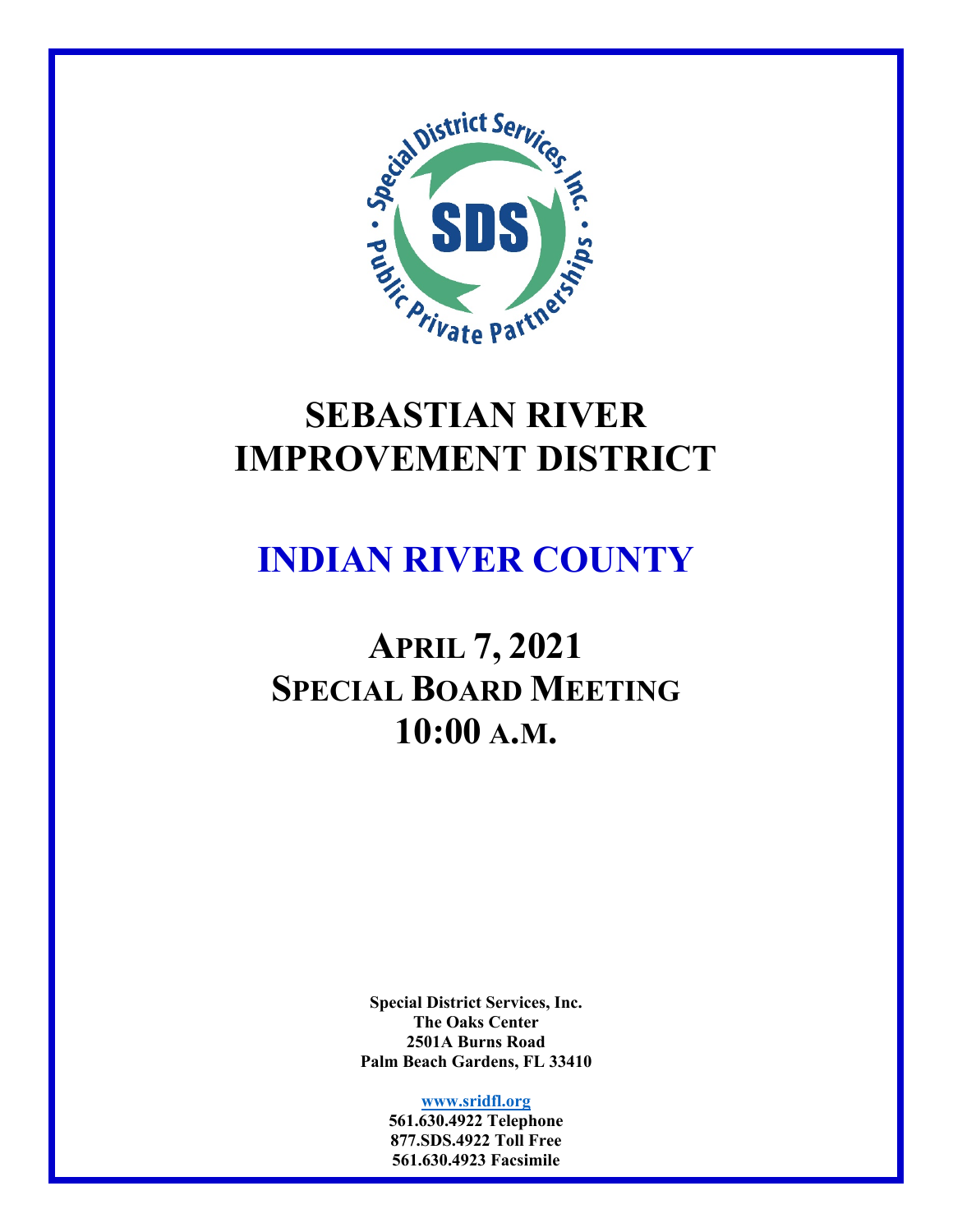#### **AGENDA SEBASTIAN RIVER IMPROVEMENT DISTRICT BOARD OF SUPERVISORS**

Indian River County Administration Complex, Building B, Room 303  $1800$   $27<sup>th</sup>$  Street Vero Beach, Florida 32960 **SPECIAL BOARD MEETING April 7, 2021 10:00 a.m.** 

|                                                                                                                                                                                                                        | A. Call to Order                                                     |  |  |
|------------------------------------------------------------------------------------------------------------------------------------------------------------------------------------------------------------------------|----------------------------------------------------------------------|--|--|
|                                                                                                                                                                                                                        |                                                                      |  |  |
|                                                                                                                                                                                                                        | C. Establish Quorum                                                  |  |  |
|                                                                                                                                                                                                                        | D. Additions or Deletions to Agenda                                  |  |  |
| Е.                                                                                                                                                                                                                     | Approval of Minutes                                                  |  |  |
|                                                                                                                                                                                                                        |                                                                      |  |  |
| F <sub>z</sub>                                                                                                                                                                                                         | Old Business                                                         |  |  |
|                                                                                                                                                                                                                        | 1. Consider Approval of Vero Beach Sporting Clays Permit Application |  |  |
|                                                                                                                                                                                                                        | G. New Business                                                      |  |  |
|                                                                                                                                                                                                                        | H. Administrative Matters                                            |  |  |
| Ι.                                                                                                                                                                                                                     | <b>Board Members Comments</b>                                        |  |  |
| J.                                                                                                                                                                                                                     | Comments from the Public for Items Not on the Agenda                 |  |  |
|                                                                                                                                                                                                                        |                                                                      |  |  |
| The District's attorney has requested that the Board hold a private attorney-client session at the end of its<br>Special Meeting scheduled for April 7, 2021, at 10:00 a.m. The Board will convene the Special Meeting |                                                                      |  |  |

at 10:00 a.m., and at the conclusion of the Special Meeting agenda recess to the private session. At the conclusion of the private session, the Chairman will re-open the Special Meeting, announce termination of the private session, and adjourn the Special Meeting.

#### When recessing the Special Meeting to the private session, the Chairman will announce the following:

The Board is commencing a private attorney-client session, as authorized by Section 286.011(8), Florida Statutes, to discuss pending litigation and to seek advice from the Board. The estimated length of the session is one hour. The names of the persons attending the session are: Members of the Board of Supervisors of the Sebastian River Improvement District, District Managers Todd Wodraska and B. Frank Sakuma, Jr., Special Counsel Douglas P. Manson, and Board Attorney Daniel B. Harrell.

L. Announce Termination of the Private Attorney-Client Session and Adjourn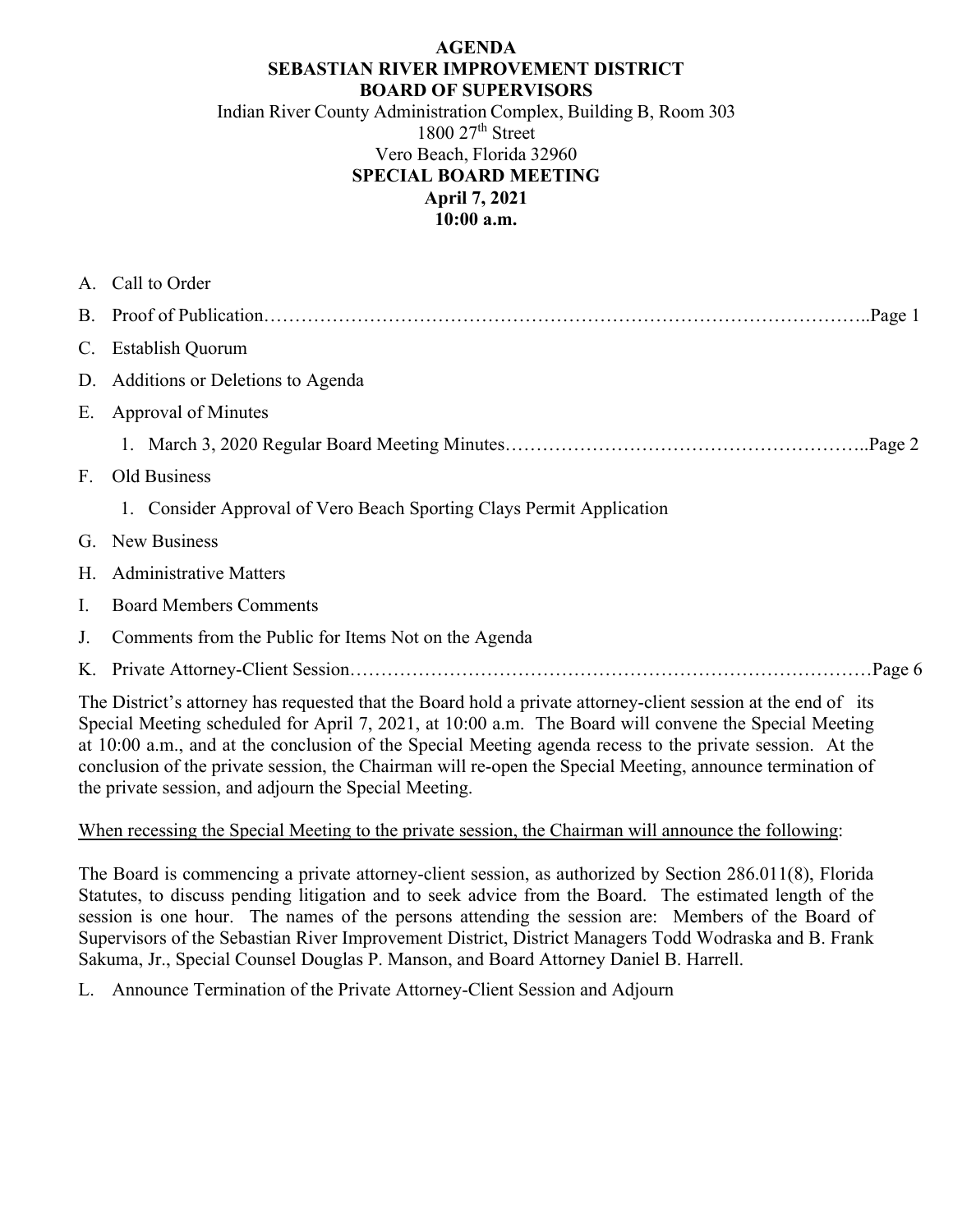**Publication Date** 2021-03-29

Subcategory **Miscellaneous Notices** 

SEBASTIAN RIVER IMPROVEMENT DISTRICT NOTICE OF SPECIAL BOARD MEETING NOTICE IS HEREBY GIVEN that the Board of Supervisors ("Board") of the Sebastian River Improvement District ("District") will hold a Special Board Meeting ("Meeting") on April 7, 2021, at 10:00 a.m. at the Indian River County Administration Complex, Building B, Room 303, 1800 27th Street, Vero Beach, Florida 32960. The purpose of the Special Board Meeting is to conduct any business which may properly come before the Board. The meeting is open to the public and will be conducted in accordance with the provisions of Florida law. A copy of the Agenda for the meeting may be obtained from the District's website (www.sridfl.org) or by contacting the District Manager at (772) 345-5119. The meeting is open to the public and will be conducted in accordance with the provisions of Florida law. The meeting may be continued to a date, time, and place to be specified on the record at the meeting. There may be occasions when Board Supervisors or District Staff may participate by speaker telephone. Any person requiring special accommodations at this meeting because of a disability or physical impairment should contact the District Manager's Office at least forty-eight (48) hours prior to the meeting. If you are hearing or speech impaired, please contact the Florida Relay Service by dialing 7-1-1, or 1-800-955-8771 (TTY) / 1-800-955-8770 (Voice), for aid in contacting the District Manager's Office. Each person who decides to appeal any decision made by the Board with respect to any matter considered at the public hearing or meeting is advised that person will need a record of proceedings and that accordingly, the person may need to ensure that a verbatim record of the proceedings is made, including the testimony and evidence upon which such appeal is to be based. SEBASTIAN RIVER IMPROVEMENT DISTRICT www.sebastianriverid.org Pub: Mar 29, 2021 TCN4661606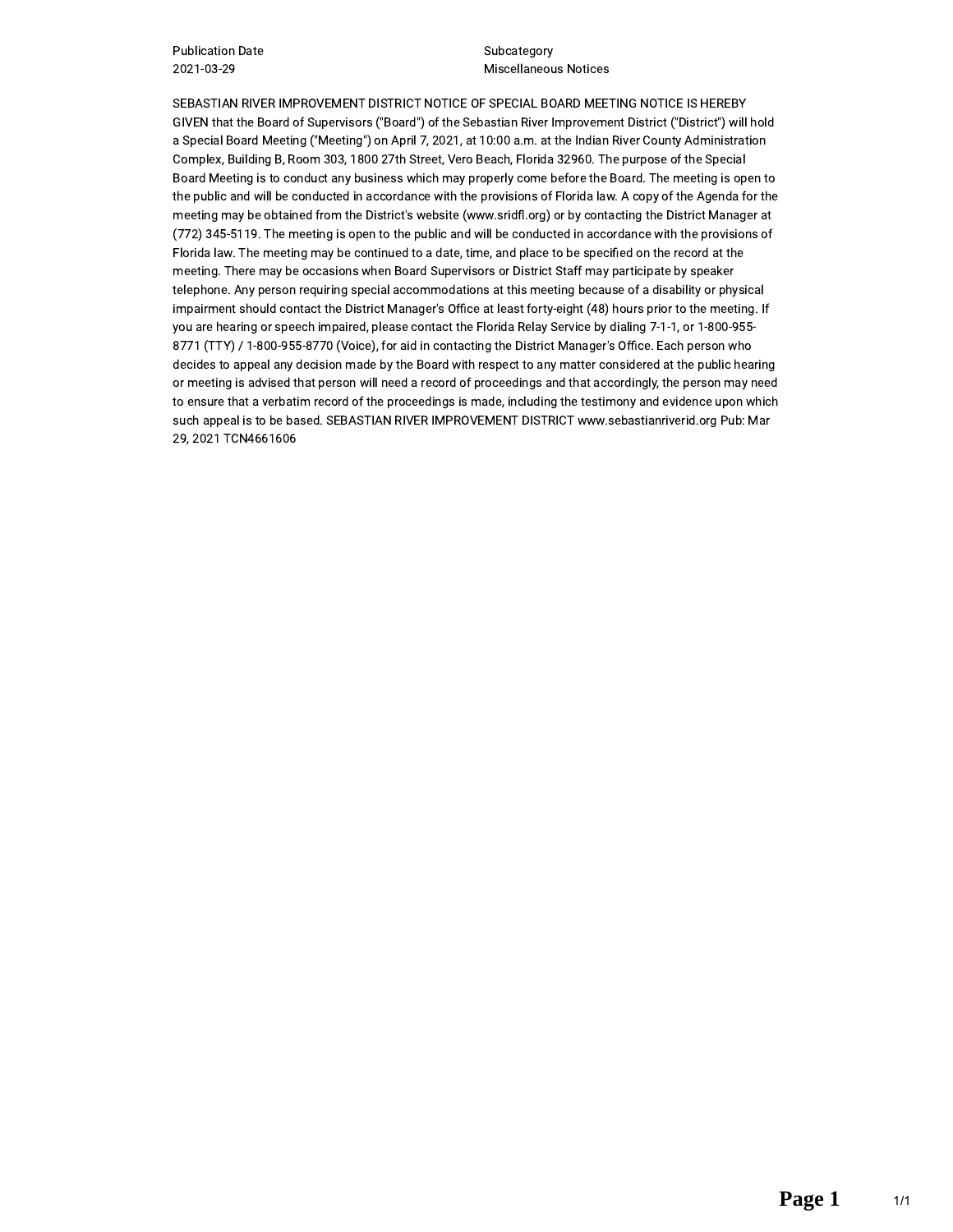#### **SEBASTIAN RIVER IMPROVEMENT DISTRICT REGULAR BOARD MEETING March 3, 2021**

#### **A. Call to Order**

The Regular Board Meeting of the Sebastian River Improvement District (the "District" or "SRID") was called to order at 10:08 a.m. in the Indian River County Administration Complex, Building B-1, Room 501, 1800 27<sup>th</sup> Street, Vero Beach, Florida 32960. Zoom attendees used the following link: https://us02web.zoom.us/j/3341025011

#### **B. Proof of Publication**

Mr. Sakuma informed attendees that notice of the Regular Board Meeting had been published in the *Indian River Press Journal* on November 24, 2020, as legally required.

#### **C. Establish Quorum**

A quorum was established with the following Supervisors present:

#### **Board of Supervisors**

| Chairman   | <b>Shawn Sexton</b> | Present |
|------------|---------------------|---------|
| Supervisor | <b>Jeff Bass</b>    | Present |
| Supervisor | Tom Hammond         | Present |

Staff members in attendance were:

| District Manager (via Zoom) Todd Wodraska |               | Special District Services, Inc. |
|-------------------------------------------|---------------|---------------------------------|
| District Manager                          | Frank Sakuma  | Special District Services, Inc. |
| District Counsel (via Zoom)   Dan Harrell |               | Gonano & Harrell                |
| District Engineer                         | George Simons | Carter Associates, Inc.         |

#### **D. Additions or Deletions to Agenda**

There were no additions or deletions to the agenda.

#### **E. Approval of Minutes**

#### **1. December 2, 2020, Regular Board Meeting & Public Hearing**

Mr. Sakuma offered the minutes, as provided in the board package, for Board consideration.

A **motion** was made by Mr. Hammond, seconded by Mr. Bass approving the December 2, 2020, Regular Board Meeting minutes, as presented. Prior to a vote and during public comment on the minutes, Mr. Ulevich informed the Board that his comments in reference to item G.1. (Resolution No. 2020-04) were intended to highlight a possible correction of the budgeted ROW fees for Hidden Hammock of \$1,750 per the District rules. He did not wish to imply that he was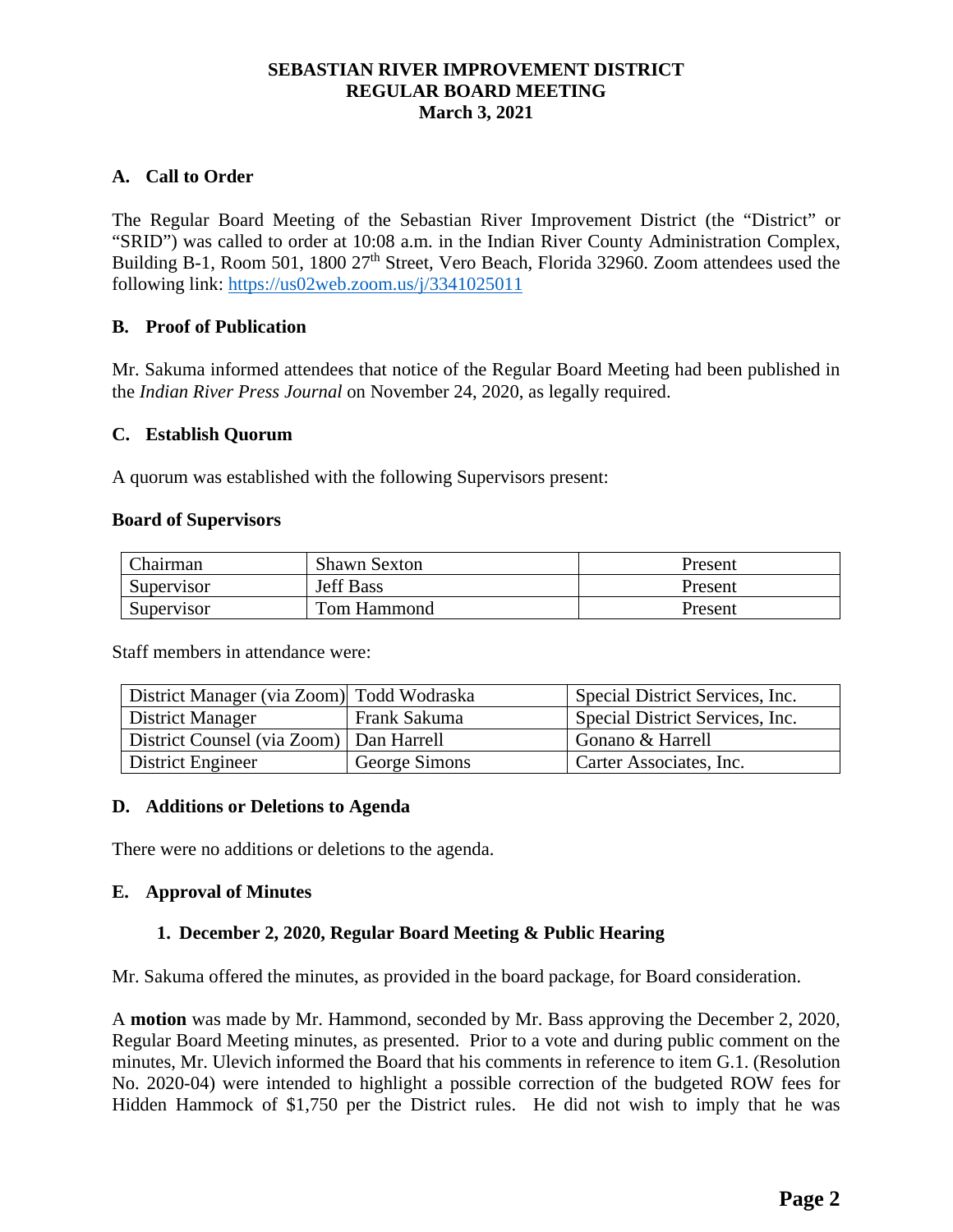determining or setting the ROW fees. There being no further comment, the **motion** carried unanimously.

### **F. Old Business 1. Liberty Park Phase 1A – Permit Status**

Mr. Simons provided the Board an update on the status of the Liberty Park Phase 1A permit, which had been issued by the District in January, 2021.

#### **G. New Business**

#### **1. Consider Resolution No. 2021-01 – E-Verify Memorandum of Understanding**

Resolution No. 2021-01 was presented, entitled:

#### **RESOLUTION NO. 2021-01**

**A RESOLUTION OF THE BOARD OF SUPERVISORS OF THE SEBASTIAN RIVER IMPROVEMENT DISTRICT DIRECTING THE DISTRICT MANAGER TO REGISTER THE DISTRICT WITH AND USE THE E-VERIFY SYSTEM PURSUANT TO THE REQUIREMENTS OF SECTION 448.095, FLORIDA STATUTES; AUTHORIZING EXECUTION OF THE E-VERIFY MEMORANDUM OF UNDERSTANDING FOR EMPLOYERS BETWEEN THE DISTRICT AND THE DEPARTMENT OF HOMELAND SECURITY (DHS); PROVIDING FOR SEVERABILITY; AND PROVIDING FOR AN EFFECTIVE DATE** 

Mr. Harrell explained why the Board was asked to consider the resolution and answered questions about the E-Verify requirements from the Board and members of the public. After Board deliberation, there was a **motion** made by Mr. Bass, seconded by Mr. Hammond, adopting Resolution No. 2021-01, as presented. The **motion** carried unanimously.

#### **2. Consider Approval of Vero Beach Sporting Clays Permit Application**

Mr. Simons reviewed the items provided in the Board package regarding the intended drainage being submitted by the owners and answered questions from the Board about the project. Mr. Hammond advised the Board he would not be voting on this item. After further discussion, there was a **motion** made by Mr. Bass, seconded by Mr. Sexton directing District staff to work with the applicant in obtaining any necessary drainage easements and/or agreements in so as to remain in compliance with the SRID policies.

During public comment on the motion, Mr. Ulevich asked if this project was related to the St. Johns River Water Management stormwater treatment area. He also asked if a pumping facility he photographed in the area was related to the project. Mr. Ulevich submitted a photograph and asked for it to be included in the meeting record. No other members of the public made comments, and the **motion** carried unanimously with Mr. Hammond abstaining.

In addition to drainage of the project, Mr. Simons informed the Board that FPL may be using poles located within the SRID ROW to hang new/additional wire. Those FPL poles seemed to have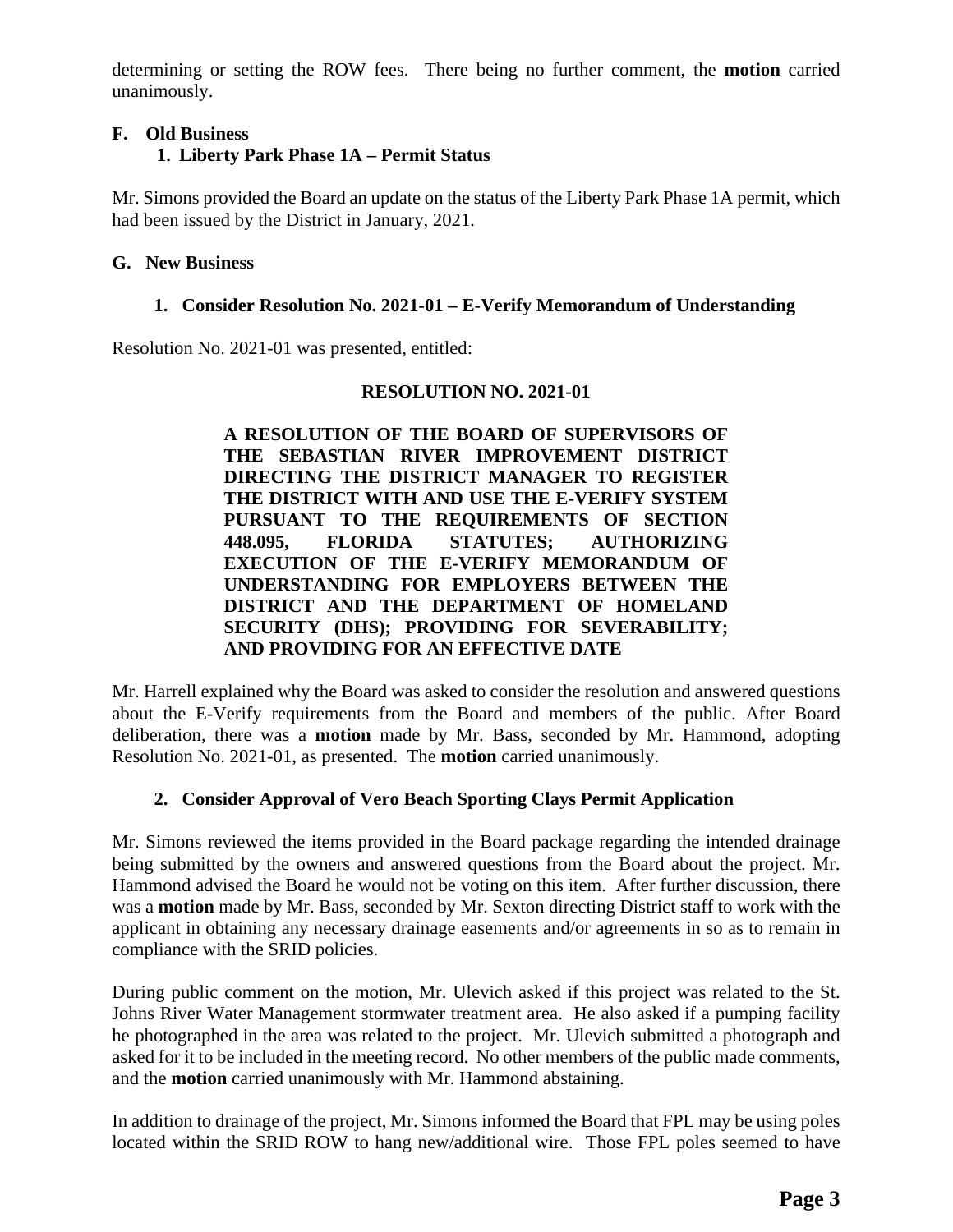been in place prior to the change in SRID policies, which requires a ROW use agreement for utilities located within the SRID ROW. Discussion among the Board and staff ensued about the necessity of a ROW use agreement in this instance, and what other factors may determine if a "grandfathered-in" placement of utilities in the ROW would trigger the requirement of a ROW use agreement.

A **motion** was made by Mr. Bass, seconded by Mr. Sexton, clarifying that existing rules require a ROW use agreement for utilities if there are new utilities located in the ROW and for grandfathered-in utilities if there were additional utilities or a change of use to the area being served by the utilities. The **motion** carried unanimously with Mr. Hammond abstaining.

# **H. Administrative Matters**

### **1. Financial Report**

Mr. Wodraska presented the current financials of the SRID.

During public comment, Mr. Ulevich recalled the 2019 Engineer's Report included comments about FPL refurbishments in reference to ROW use fees. He also suggested the SRID use the IRLNEP grant writing services for gate modification funding.

### **2. Water Quality Report**

The Water Quality Report from Pace Analytical was presented in the agenda packet. Mr. Simons noted that the water quality looked good during the testing period.

### **3. Sand Mine Update**

Mr. Simons reported all three mine renewals were complete.

During public comment, Mr. Ulevich recalled that evidence of a lower water table near the Wild Turkey mine was discussed in an earlier meeting. He inquired if Wild Turkey had submitted a modification to SRID for their mine, to which Mr. Simons responded they had not.

### **I. Board Member Comments**

There were no comments from the Supervisors.

### **J. Comments from the Public for Items Not on the Agenda**

Mr. Ulevich recalled in 2020 the Board discussed having a workshop to discuss annexation and the impact such action would have on the District.

Mr. Bob Russell asked the Board to reconsider the need for an easement amendment to include an oxbow of the creek in one section of his property. There was Board discussion about the need and also the impact of a conservation easement would have on the District's ability to maintain drainage in the area. There was a consensus of the Board was to have the District Engineer work with Mr. Russell's team for resolution.

### **K. Adjournment**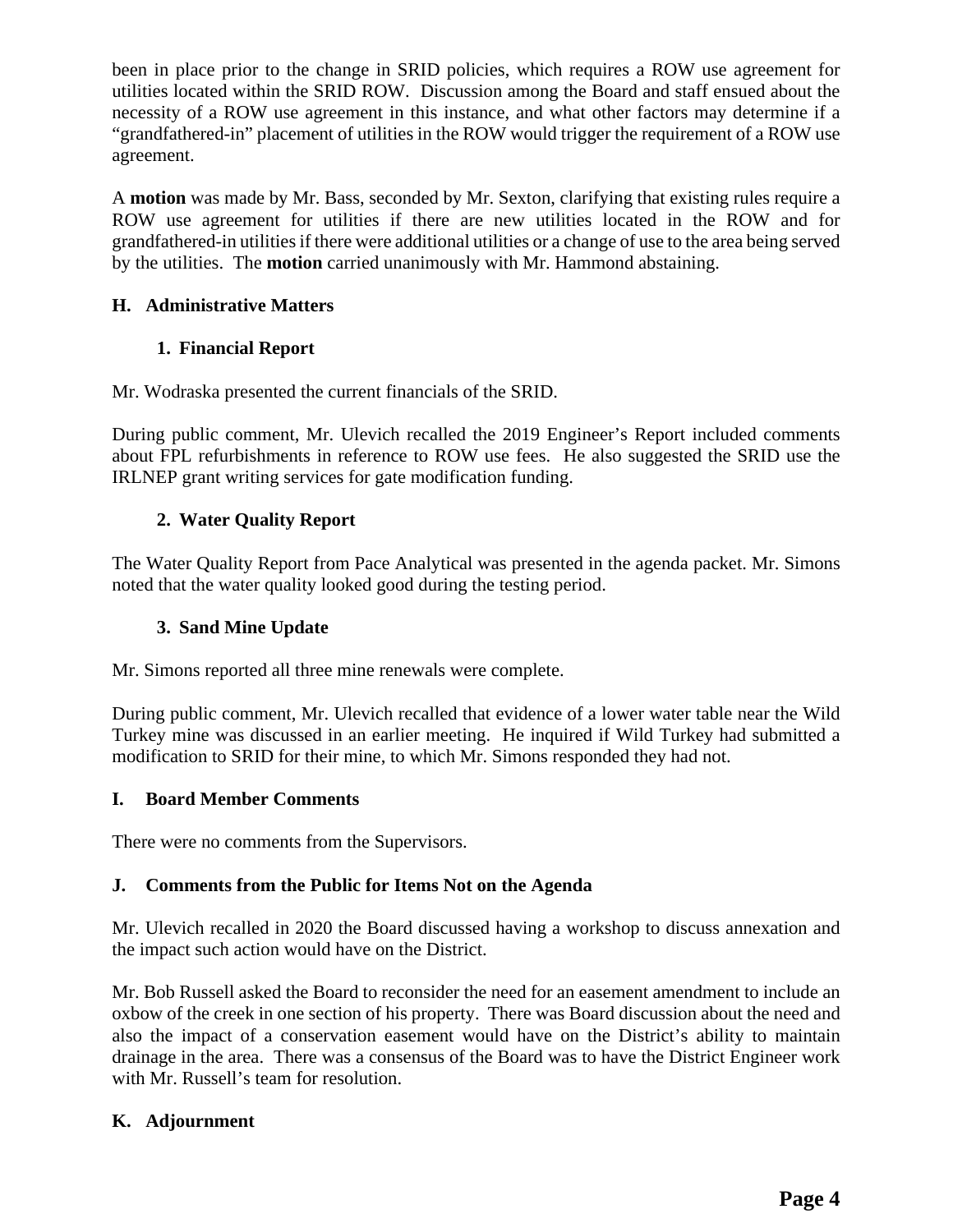There being no further business to come before the Board, the Regular Board Meeting of the Sebastian River Improvement District was adjourned at 11:00 a.m. There were no objections.

**Secretary/Assistant Secretary Chair/Vice-Chairman**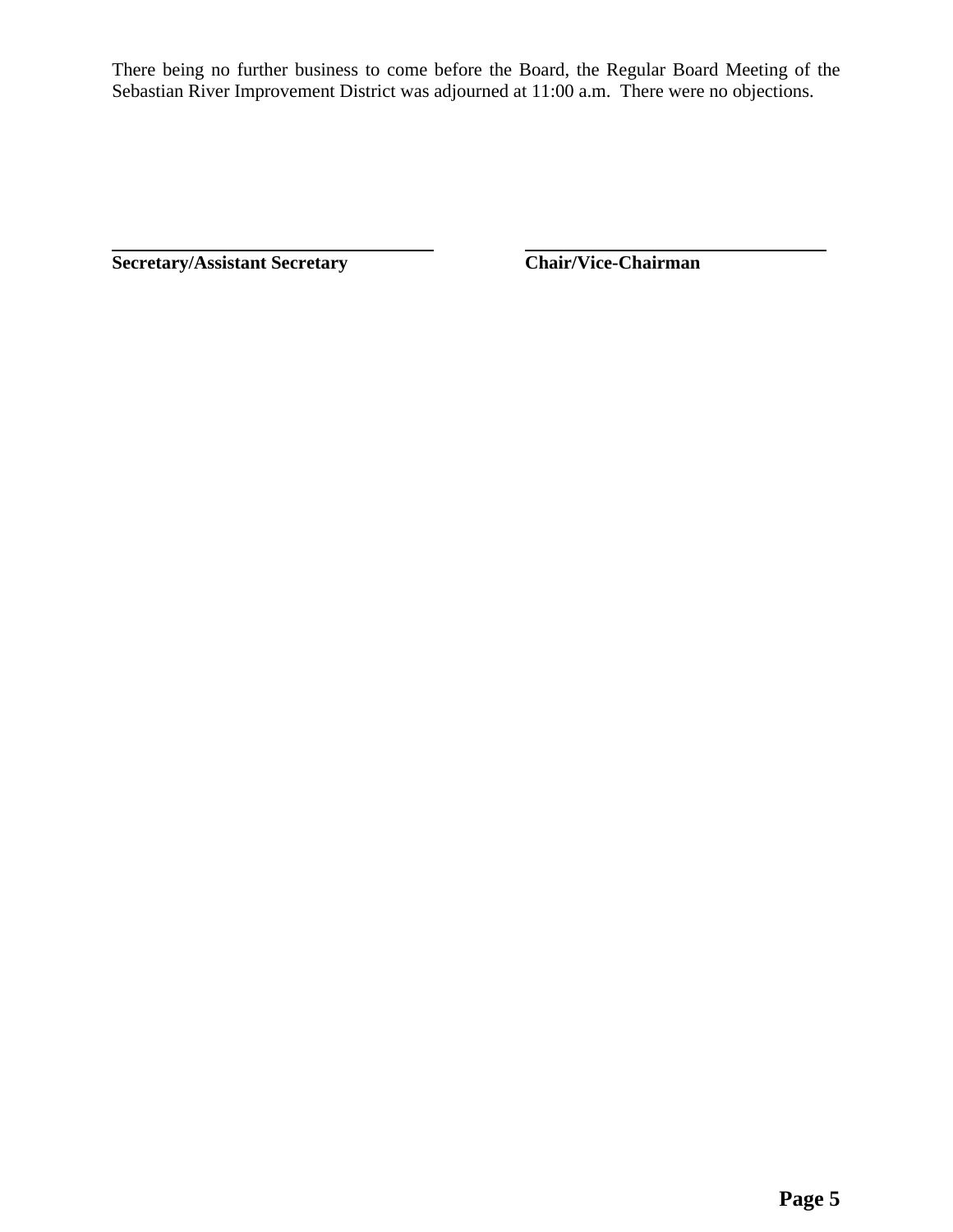Law Offices of

# GONANO & HARRELL

A PARTNERSHIP OF PROFESSIONAL ASSOCIATIONS ATTORNEYS AND COUNSELORS AT LAW

DOUGLAS E. GONANO Board Certified Real Estate Lawyer email: dgonano@gh-law.com

ALEXZANDER D. GONANO email:agonano@gh-law.com

TD BANK BUILDING 1600 South Federal Highway, Suite 200 Fort Pierce, Florida 34950-5178 Telephone (772) 464 - 1032 Facsimile (772) 464 - 0282

DANIEL B. HARRELL Board Certified In Education Law email: dharrell@gh-law.com

# **VIA ELECTRONIC TRANSMISSION ONLY**

#### MEMORANDUM NO. 21-01 March 25, 2021

### MEMORANDUM TO MEMBERS OF THE BOARD OF SUPERVISORS OF THE SEBASTIAN RIVER IMPROVEMENT DISTRICT

Re: Request for Private Attorney-Client Session

#### G&H File No. 3834-001

======================================================================== I respectfully request that on April 7, 2021, the Board of Supervisors hold a private attorneyclient session as authorized by Section 286.011(8), Florida Statutes, to discuss pending litigation and to seek advice from the Board. Section 286.011(8) sets forth a number of restrictions and a specific procedure under which such session may be held:

- Each such meeting shall be among the Board members, the chief executive officer of the District, and the Board's attorneys only.
- The Board's attorney must advise the Board at a public meeting that the attorney desires advice concerning pending litigation. This will be accomplished at a special meeting on April 7, 2021.
- The subject matter of each session must be confined to settlement negotiations or strategy sessions related to litigation expenditures in currently pending litigation.
- The entire session shall be recorded by a certified court reporter; the court reporter shall record the times of commencing and terminating the session, all discussions and proceedings, the names of all persons present, and the names of all persons speaking; no portion of the session shall be off the record; and the court reporter's notes shall be fully transcribed and filed with the secretary to the Board.
- The Board must give reasonable public notice of the time and date of the session and the names of the persons who will attend; the session must commence at an open meeting at which the Chair must announce the commencement and estimated length of the session and the names of the persons attending; and at conclusion of the private